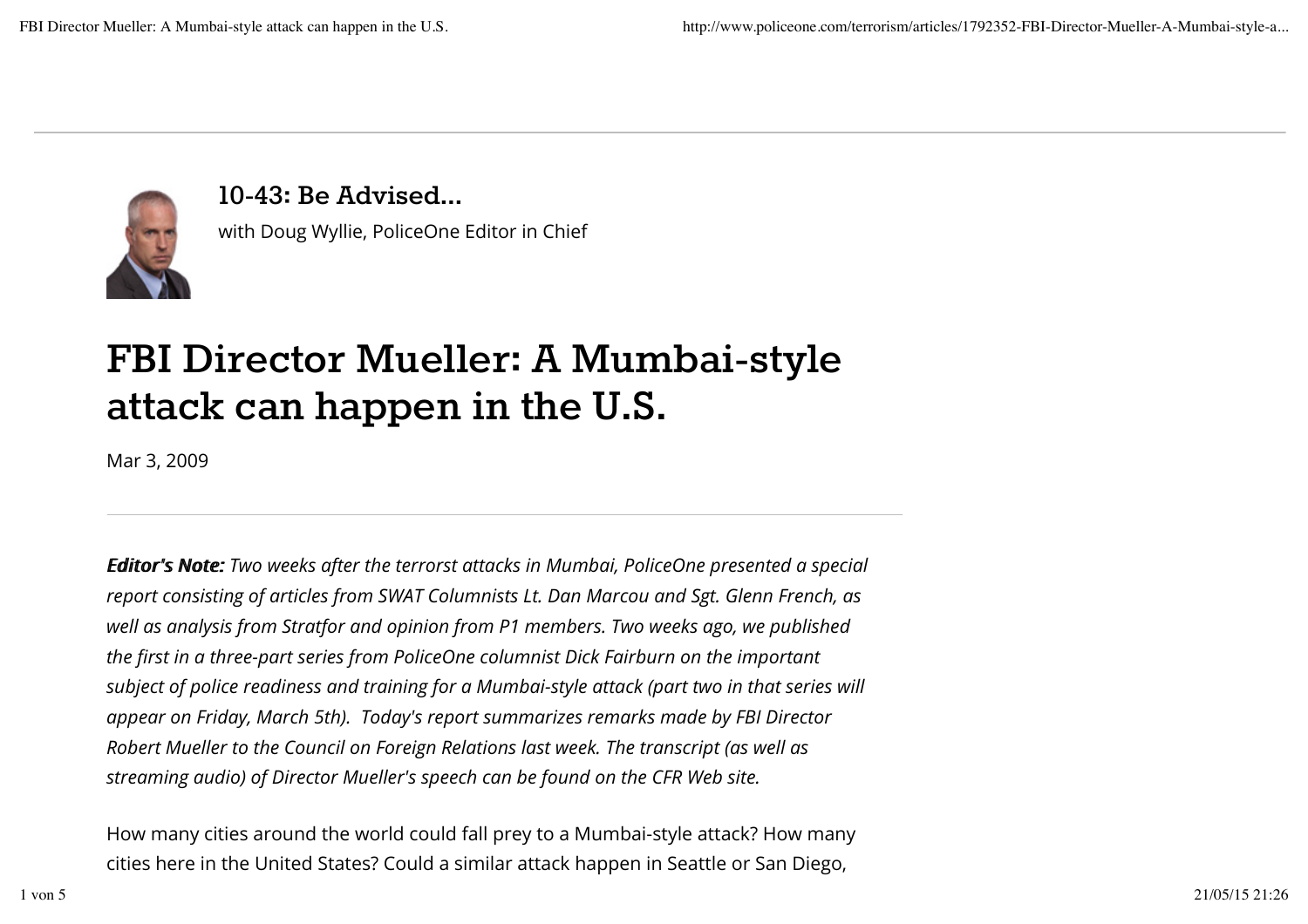These were the questions posed by FBI Director Robert S. Mueller III in an address before the Council on Foreign Relations in Washington, D.C. last week.

Muller said that the terrorist attacks that killed more than 170 and wounded more than 300 others in Mumbai three months ago "reminds us that terrorists with large agendas and little money can use rudimentary weapons to maximize their impact" and that "the simplest of weapons can be deadly when combined with capability and intent."

Mueller warned that while the United States continues to face threats from al Qaeda, we must also focus on lesser-known terrorist groups—particularly extremists from 'visa-waiver countries,' who are "merely an e-ticket away from the United States."

In the aftermath of September 11th, the United States was principally focused on al Qaeda, Mueller said. He emphasized that our primary threat continues to come from the tribal areas of Pakistan and Afghanistan but noted that "we are seeing persistent activity elsewhere, from the Maghreb and the Sahel to Yemen."

The FBI is increasingly concerned with pockets of people around the world that identify with al Qaeda and its



FBI Director Robert Mueller arrives for a meeting at the Indian Home Ministry in New Delhi, India, on Tuesday, March 3, 2009. Muller told the Council on Foreign Relations that the terrorist attacks that killed more than 170 and wounded more than 300 others in Mumbai serve as a warning for U.S. law enforcement. (AP Photo/Gurinder Osan)

## Related Articles:

- <sup>+</sup> Countering terrorist teams: A different threat requires a different response
- $\bigstar$  Is Mumbai a call to arms for police around the world?
- $\rightarrow$  Counterterrorism on the front lines
- $\rightarrow$  Mumbai: A warning for U.S. Law Enforcement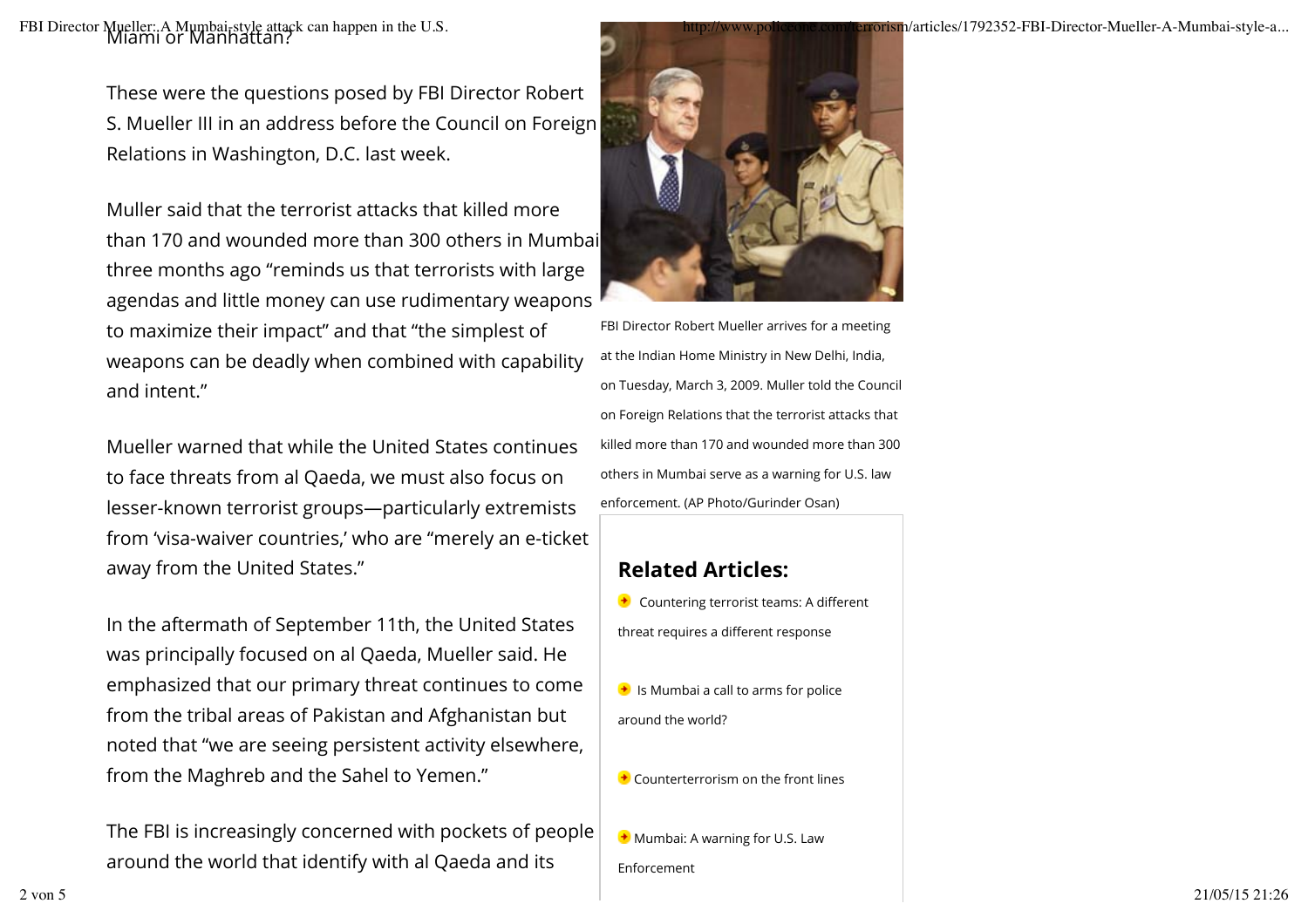FBI Director Mueller: A Mumbai-style attack can happen in the U.S. http://www.policeone.com/terrorism/articles/1792352-FBI-Director-Mueller-A-Mumbai-style-a...<br>Ideology although they have little or no actual contact with—or connection to—al Qaeda. Mueller went on to say that there is a real threat from "homegrown" terrorist activities, and that a balance must be struck between acting early to disrupt a plot in its planning

| $\mu$ (iii). The summer of the contract of the state of the state $\mu$ is $\mu$ |  |
|----------------------------------------------------------------------------------|--|
| Urban Shield 2008: Plan, prepare, and                                            |  |
| train                                                                            |  |
|                                                                                  |  |

stages, and "continuing to investigate until we are certain that the individuals in question are poised to attack."

"In each of the plots the FBI has disrupted since September 11th," Mueller said, "some have asked whether the individuals in question had the intent and the capability to carry out their plans. Take the planned attack against Fort Dix, for example. The men we convicted had engaged in target practice in the woods of Pennsylvania. They had watched Al Qaeda training videos. They had a map of the base, and a plan to get in. And they had purchased semiautomatic weapons from an FBI sting operation."

Like the attackers in Mumbai, the men who plotted to attack Fort Dix wanted to inflict as much damage as they could, Mueller said.

While the FBI continues to work closely with intelligence partners around the world, Mueller said that the agency is redoubling its efforts here in the United States. He said that part of that effort involves breaking the barriers that exist between law enforcement and the community it serves, particularly within immigrant communities where young men are likely to become indoctrinated and radicalized and then carry out attacks either here or overseas.

"Too often, we run up against a wall...based on myth and misperception of the work we do. We know that the best way to tear down that wall is brick by brick, person by person. Yet we understand the reluctance of some communities to sit down at the table with us. They may come from countries where national police forces and security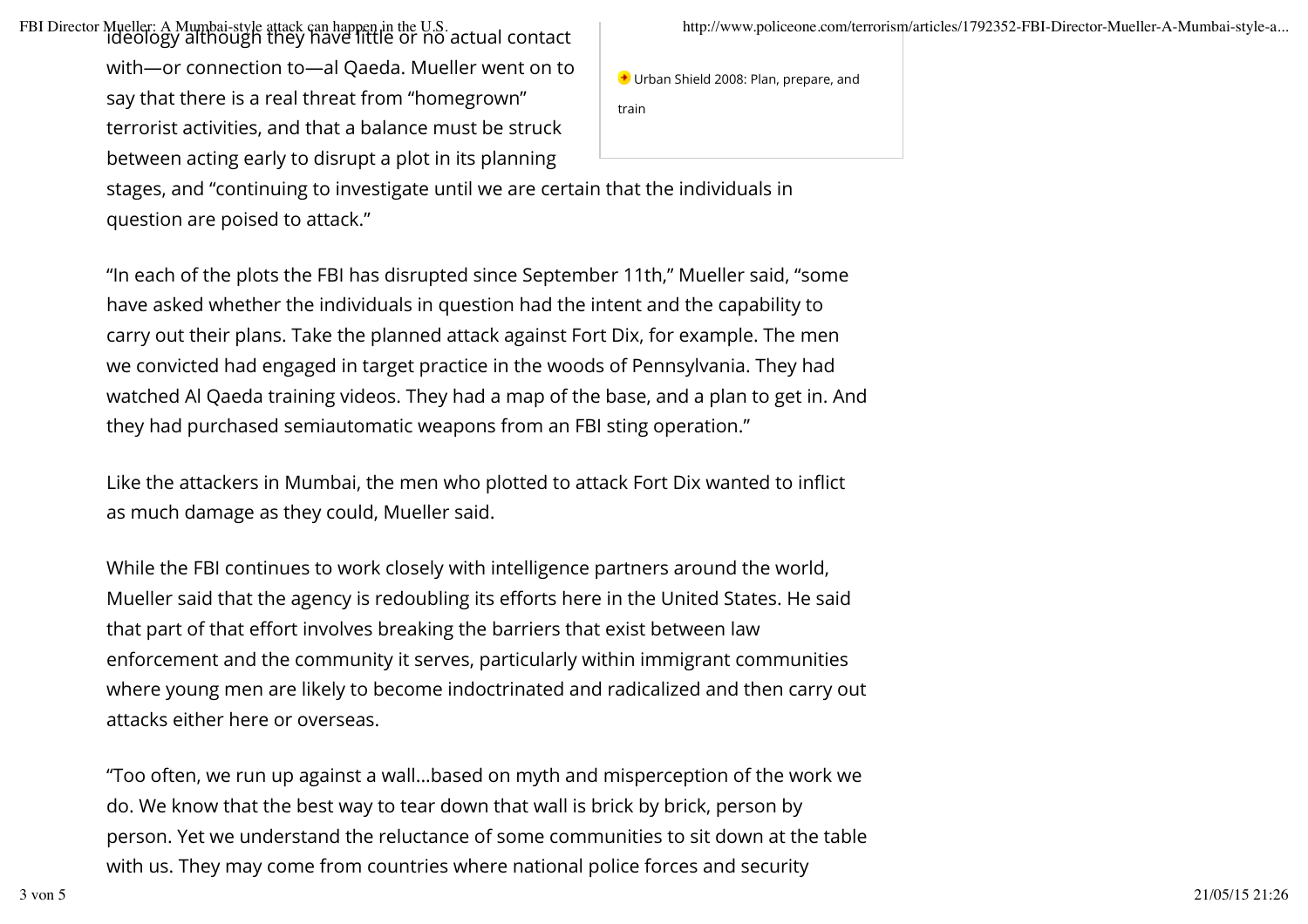To illustrate his point, Mueller spoke about a man from Minneapolis who is believed to be the first U.S. citizen to carry out a terrorist suicide bombing. The attack occurred last October in northern Somalia, but it appears that this individual was radicalized in his hometown in Minnesota. Mueller said that the prospect of "young immigrant men being induced to travel to take up arms—and to kill themselves and perhaps many others—is a perversion of the immigrant story."

Mueller said that in every case where an individual poses a threat, key questions must be asked and answered: Where has this individual been? Who are his associates, and where are they now? What are they doing, and who are they talking to?

"This targeted intelligence-gathering takes time and it requires patience, precision, and dedication," he said. "It requires a unity of effort, here at home and overseas. Intelligence enables us to see the unseen, to discover new threats on the horizon. Yet even the best intelligence will not provide complete certainty, given the nature and number of the threats we face."

## About the author

Doug Wyllie is Editor in Chief of PoliceOne, responsible for setting the editorial direction of the website and managing the planned editorial features by our roster of expert writers. An award-winning columnist — he is the 2014 Western Publishing Association "Maggie Award" winner in the category of Best Regularly Featured Digital Edition Column — Doug has authored more than 800 feature articles and tactical tips on a wide range of topics and trends that affect the law enforcement community. Doug is a member of International Law Enforcement Educators and Trainers Association (ILEETA), an Associate Member of the California Peace Officers' Association (CPOA), and a member of the Public Safety Writers Association (PSWA). Even in his "spare" time, he is active in his support for the law enforcement community, contributing his time and talents toward police-related charitable events as well as participating in force-on-force training, search-and-rescue training, and other scenario-based training designed to prepare cops for the fight they face every day on the street.

Read more articles by PoliceOne Editor in Chief Doug Wyllie by clicking here.

Contact Doug Wyllie